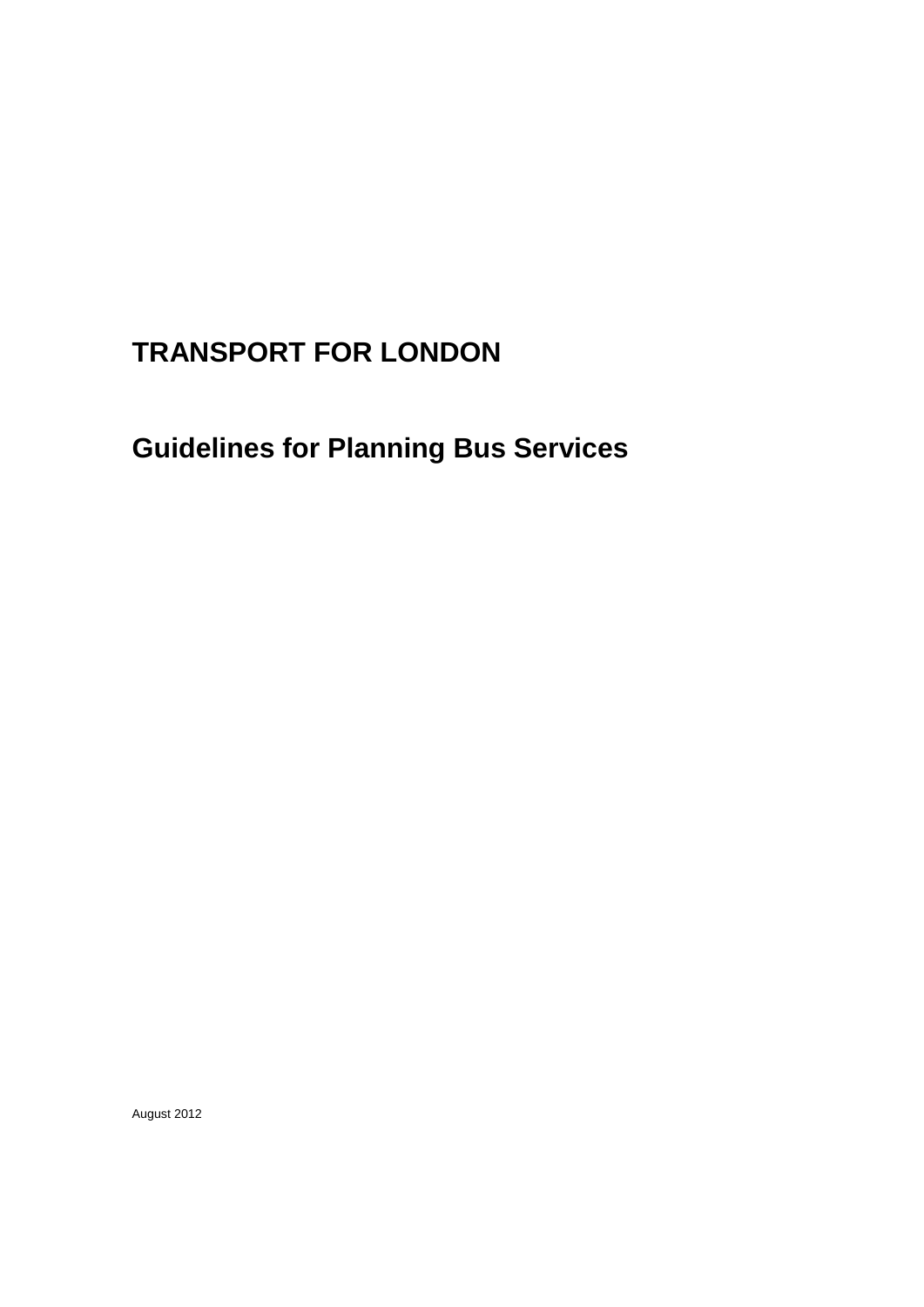# **TRANSPORT FOR LONDON**

# **GUIDELINES FOR PLANNING BUS SERVICES**

# **CONTEXT**

- 1. The London bus service supports delivery of the Mayor's Transport Strategy. The Mayor's vision is that "London's transport system should excel among those of global cities, providing access to opportunities for all its people and enterprises, achieving the highest environmental standards and leading the world in its approach to tackling urban transport challenges of the 21st century."
- 2. Six goals are set out for the achievement of this vision:
	- Supporting economic development and population growth.
	- Enhancing the quality of life for all Londoners.
	- Improving the safety and security of all Londoners.
	- Improving transport opportunities for all Londoners.
	- Reducing transport's contribution to climate change, and improving its resilience.
	- Supporting delivery of the London 2012 Olympic and Paralympic Games and its legacy.
- 3. The bus service is central to each of these goals. The objective of the bus service planning process is to deliver the Mayor's policies for achieving these goals, in conjunction with other initiatives and modes of transport. To do this, bus network development must be a continuous process, responsive to London's changing transport needs and led by the priorities of passengers and potential passengers and the actual usage made of the network. Regular market research and liaison with stakeholders is vital to maintain a current understanding of these priorities.
- 4. Passenger satisfaction is linked to a variety of requirements. Those related to travel time are consistently found to be the most significant. Travel time includes access to and from the network, waiting and travelling.
- 5. To reflect these requirements, bus service planning needs to aim for a network of services which are:
	- Frequent: with adequate capacity for the peaks;
	- Reliable: providing even service intervals when frequencies are high and running to time when they are low.
	- Simple: easy for passengers to understand and remember, and wellintegrated with other public transport;
	- Comprehensive: providing service to all areas and recognising the needs of local people from all sections of the community.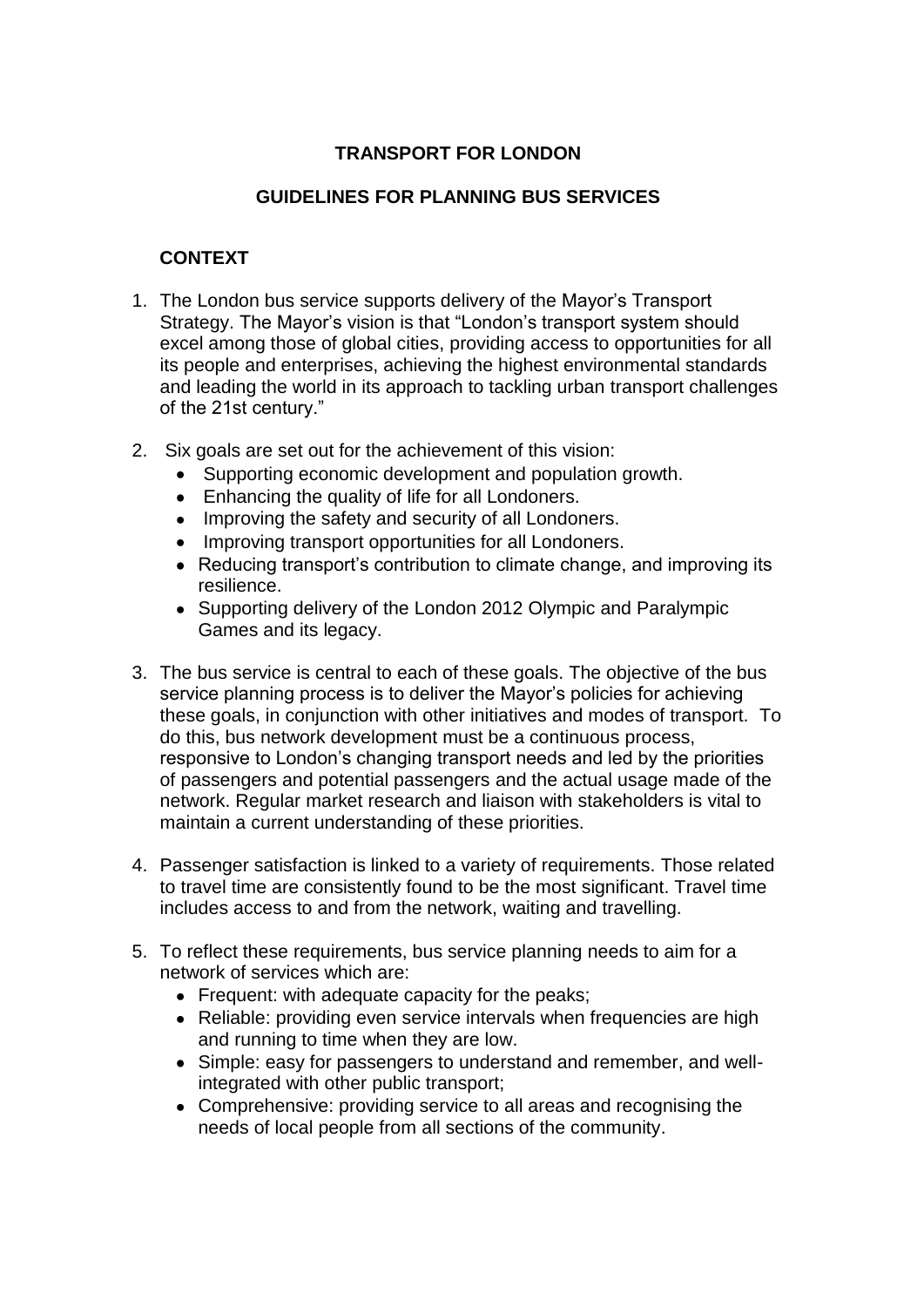- 6. Additionally, to ensure that funds are used in the best possible way the network must also be:
	- Cost-effective: with options tested to ensure that they offer the best value for money within the available budget.
- 7. These ideas are encapsulated within Proposal 23 of the Mayor's Transport Strategy. The network is kept under regular review to ensure it : "... caters for growth in population and employment, while maintaining ease of use, attractive frequencies and adequate capacity, reliable services, good coverage and good interchange with other modes. All proposals for change will be appraised to ensure that they deliver good value for money and that the funds available are being invested in optimum service improvements."
- 8. The Guidelines which follow are used in preparing options for change. They do not individually or collectively create a justification for any particular scheme. Each proposal for changing the network must be worthwhile in economic terms and be practical in terms of the road network and operational infrastructure. All proposals for significant change to the bus network will involve consultation with Local Authorities and other statutory consultees.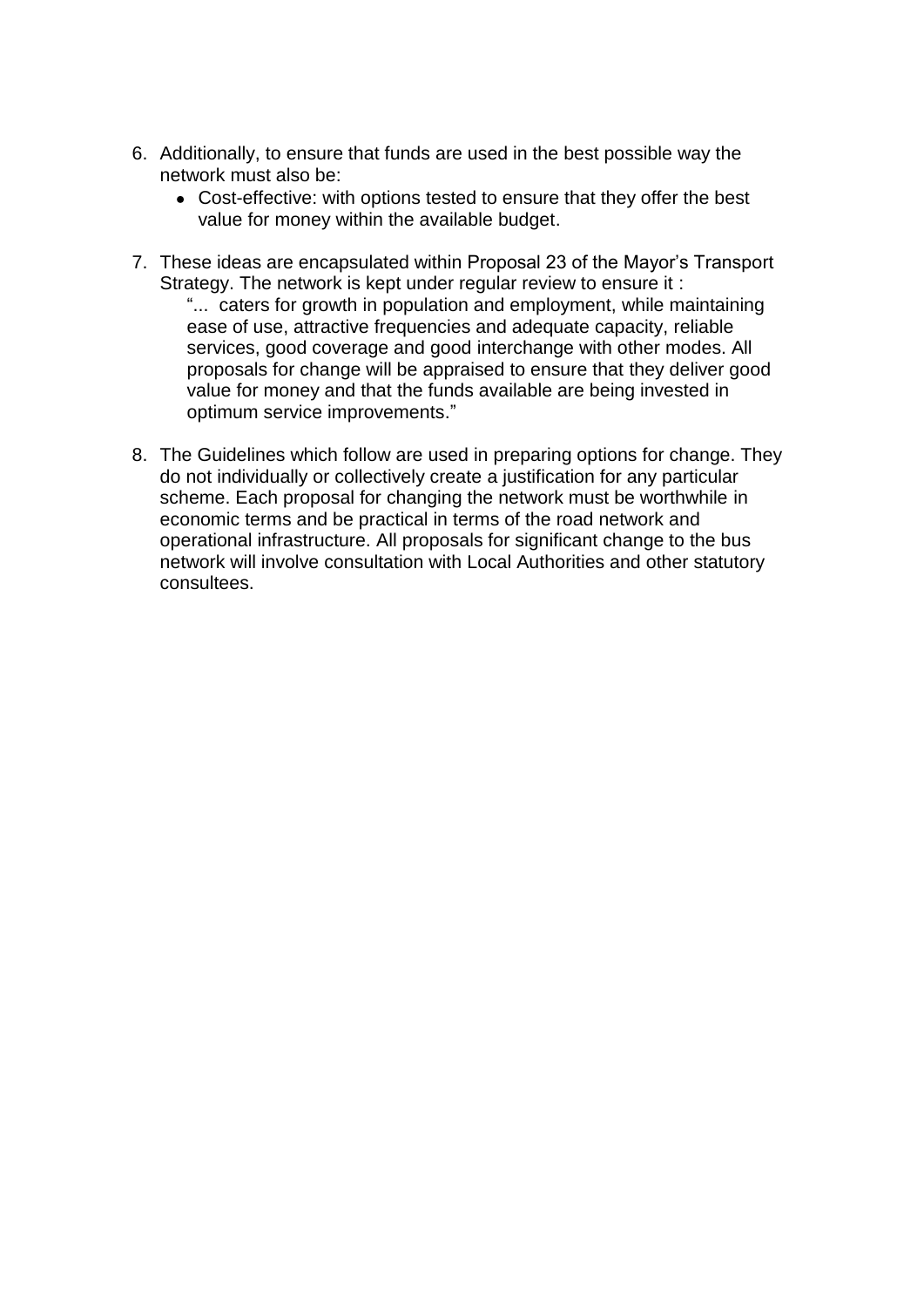# **THE FREQUENT NETWORK**

## **Objectives**

- 9. Where justified by demand, services should be designed so that passengers can use the network without the need to consult a timetable before travelling, with the ability to "turn-up-and-go".
- 10.Service frequency should be set to provide adequate capacity at the busiest times and places.

#### **Benefits**

11.A frequent network with sufficient capacity delivers the principal passenger priority of minimising travel time. It is central to the role of public transport in ensuring people can travel when they need to, to their employment, health, education and social commitments. It supports business in delivering a flexible workforce and expands opportunity for the community.

- 12.If buses run reliably every twelve minutes (or more frequently) then most passengers will treat the service as "turn-up-and-go". Below this frequency, most will wish to consult a timetable before travelling. Where justified by demand, services should be designed to run every twelve minutes or better in the daytime.
- 13.Capacity should generally be set so that most passengers can normally board the first bus to arrive where the scheduled interval between buses is every ten minutes or more. Where the interval is less than this, passengers should normally be able to board within ten minutes of arriving at their stop.
- 14.When considering total capacity along a corridor where services run in parallel, capacity on each service to its unique destinations must also be considered.
- 15.The network is planned so that high levels of reliability can be achieved. However there will be some variation from scheduled headway on a day to day basis, particularly during peak times. Unreliability reduces the actual capacity provided at the busiest time.
- 16.For example, a route with a scheduled headway of 10 minutes, if passengers experience an excess waiting time of 1 minute, then, on average, the capacity actually provided in an hour is approximately 15% lower than if the service ran exactly to schedule. Additionally passenger arrival rates at stops will, in practice, not be constant, leading to further variations in loadings per bus. Allowance for effects of this kind must be made when planning the required level of service.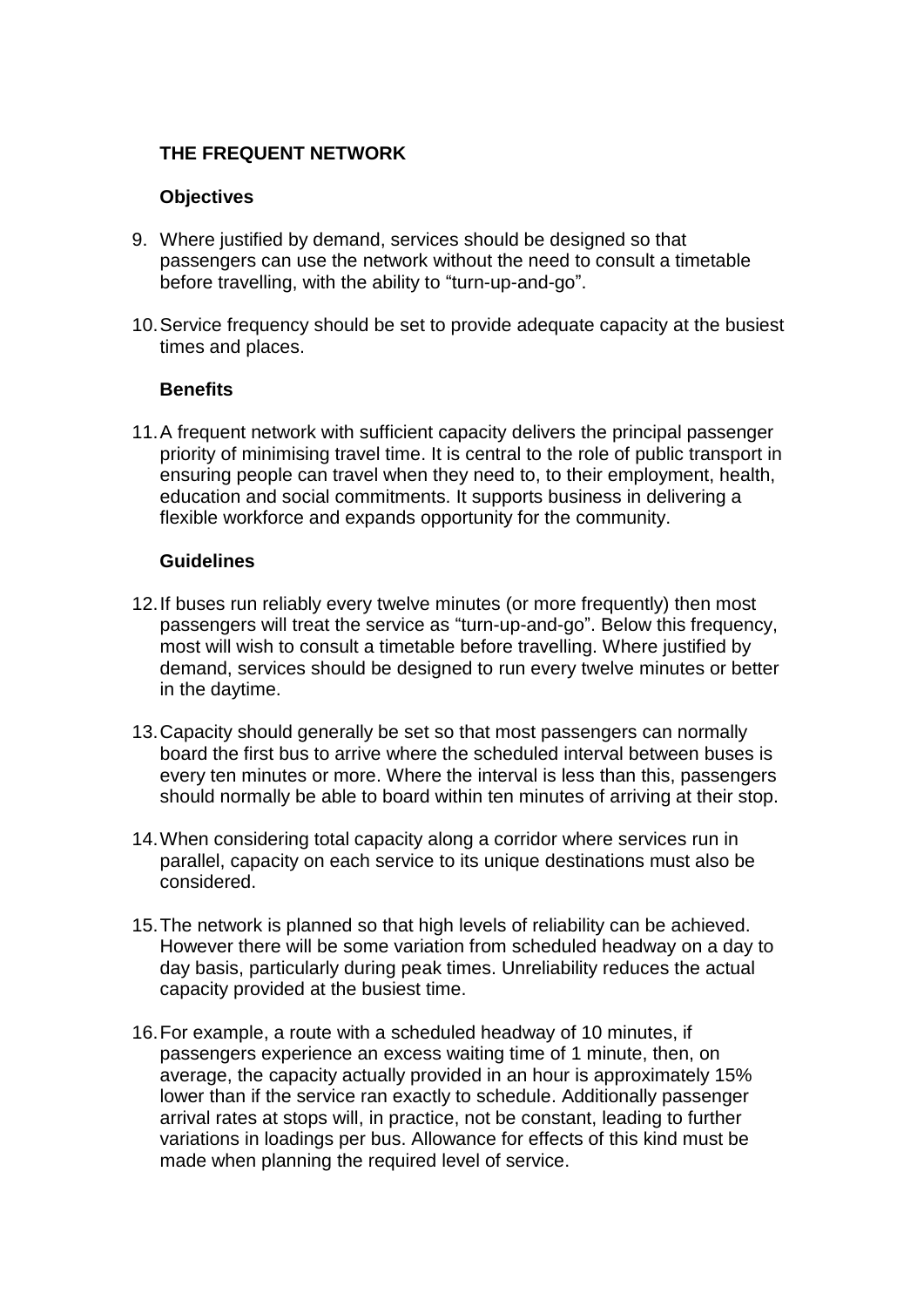# **THE RELIABLE NETWORK**

## **Objectives**

17.Bus services should be planned to give consistent waiting and overall journey times.

## **Benefits**

18.Unreliable, unpredictable public transport can be the source of significant additional cost to both business and public services. If people are unable to predict their travel times and arrive at, for example, work or to health appointments on time, then those businesses and services will incur additional costs of this disruption.

- 19.The reliability of waiting time is measured on a continuous basis for each service. Minimum performance standards are set for each route. These take account of operating conditions and other relevant factors. The scheduled time allocated to run along each route must be based on an upto-date knowledge of traffic conditions and passenger demand at different times of day and week.
- 20.For each journey, the delays encountered by buses and hence their actual running time can vary considerably, even between one journey and the next. The effects of any delays can be reduced by allocating recovery time at terminals. This prevents delay accumulating and allows the operators to restore even intervals between buses.
- 21.The longer a route the greater the potential for variable delays on each run. Where longer routes are needed to meet particular patterns of demand, then additional recovery time at the terminals should be considered, provided the space is available.
- 22.When services are disrupted by road works, special schedules or temporary bus priority should be considered.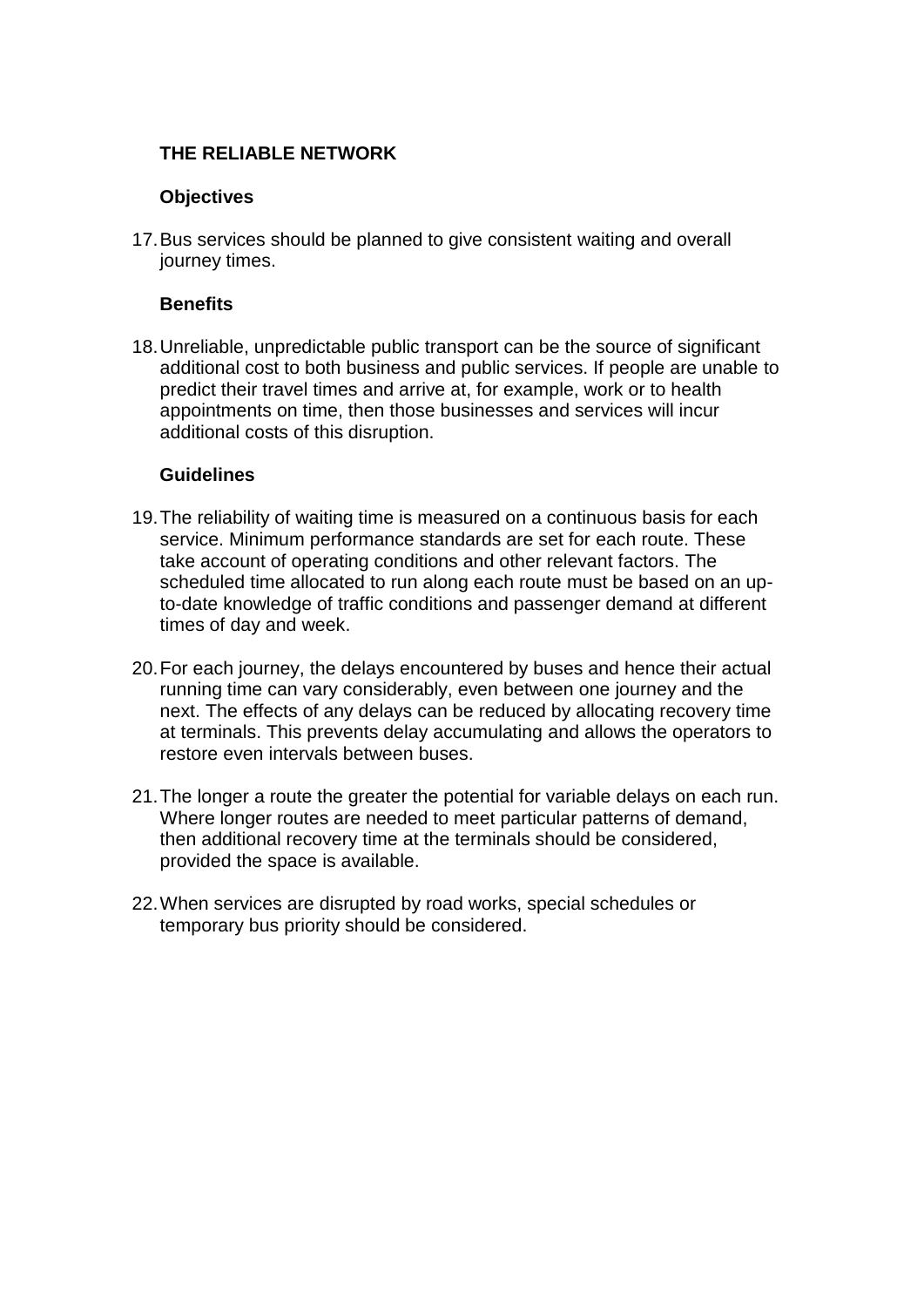## **THE SIMPLE NETWORK**

## **Objective**

23.The network should be designed so that the service pattern on each route is as simple as possible.

## **Benefits**

24.The demand for bus travel is diverse and the road network is complex which means that the overall London bus network will also need to be relatively complex. However, people are deterred from using buses by complexity. Simple service patterns mitigate this effect.

- 25.Services should generally run between the same terminals throughout the week, including the evenings and Sundays.
- 26.Service routeings should be as straightforward as possible, while still adequately serving the places passengers need to travel to and from in a cost-effective way.
- 27.If a "turn-up-and-go" frequency cannot be justified (see *The Frequent Network*) then "clockface" timetables should be provided - buses which depart stops at the same minutes past each hour, in a regular pattern.
- 28.Where a number of services run together along sections of road, then wherever possible their timetables should be co-ordinated.
- 29.If there is not 24-hour coverage then the last bus should run at the same time on all days of the week. First buses should run at the same time, Mondays to Saturdays. A later start on Sundays may be acceptable.
- 30.Last buses should depart major centres no earlier than midnight.
- 31.The times of first and last trains at rail interchanges must be taken into account in setting the times of early and late journeys.
- 32.For special events generating extra demand, additional or special services will be considered, in line with expected demand and efficient use of available funds.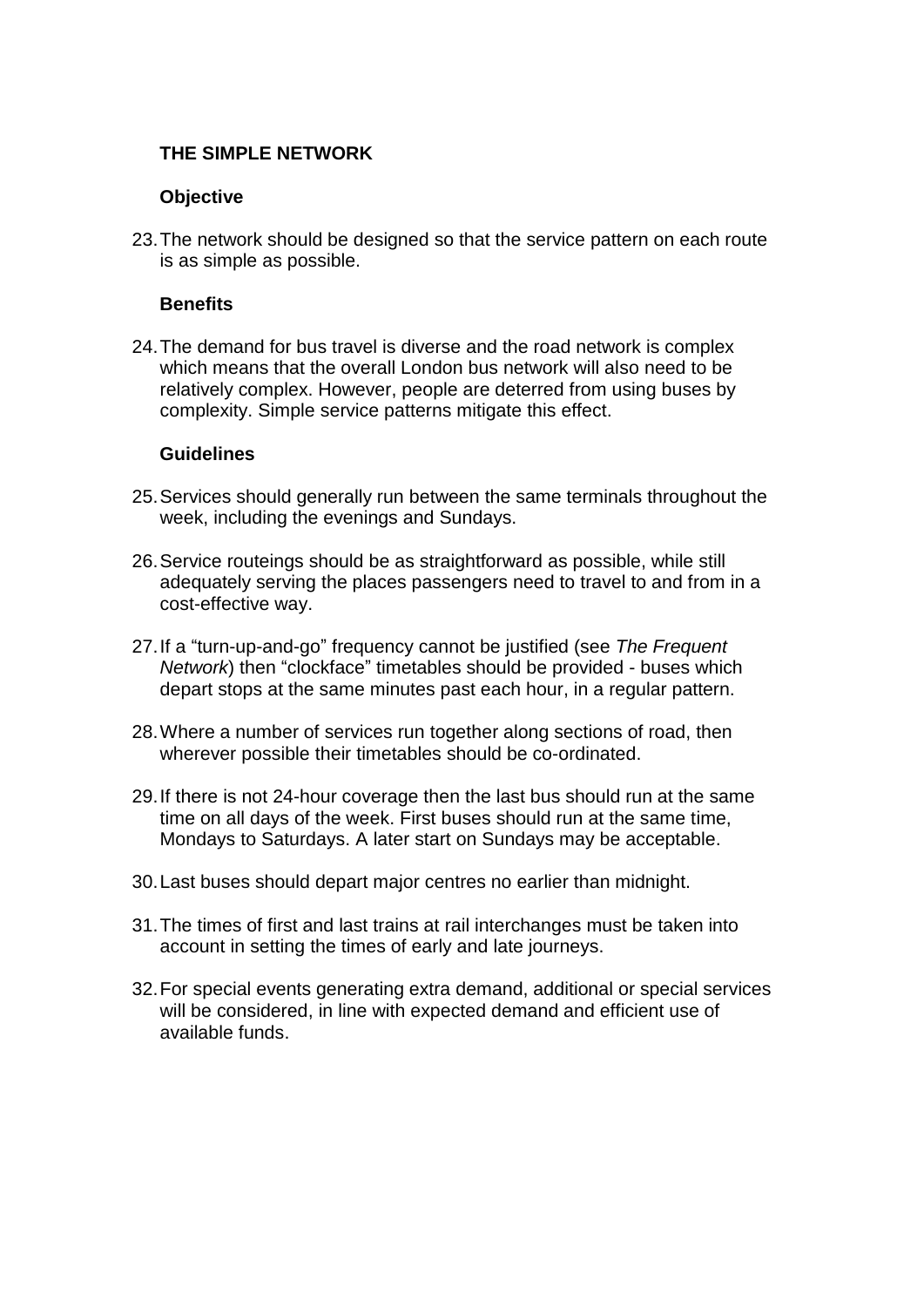## **THE COMPREHENSIVE NETWORK**

## **Objective**

33.A comprehensive network should be provided ensuring that people have access to their local amenities such as shops, hospitals, schools and transport interchanges.

## **Benefits**

34.A comprehensive network reduces access time to the network and to passengers' final destinations.

- 35.In residential areas, it is desirable for the bus network to run within about five minutes walk of homes, if this is cost-effective and if roads are suitable. This is about 400 metres at the average walking speed.
- 36.The 400 metre guideline will be used alongside other indicators of accessibility to the network. These may for example be demographic, such as low car ownership, or physical, such as steep hills, parkland or severance due to main roads.
- 37.In town centres, passengers should be taken close to the places they want to reach - shopping centres, rail stations, etc. At the same time, however, complicated or indirect service routeings should be avoided.
- 38. Demand justifies services being provided throughout the day and evening. Some services will justify 24-hour coverage.
- 39.Effective interchange is essential to achieving a comprehensive network, as there will not be a direct bus link for every journey. Interchange opportunities will be taken into account in service design. In particular, good interchange facilities in town centres are important given that town centres form the hubs of the bus network.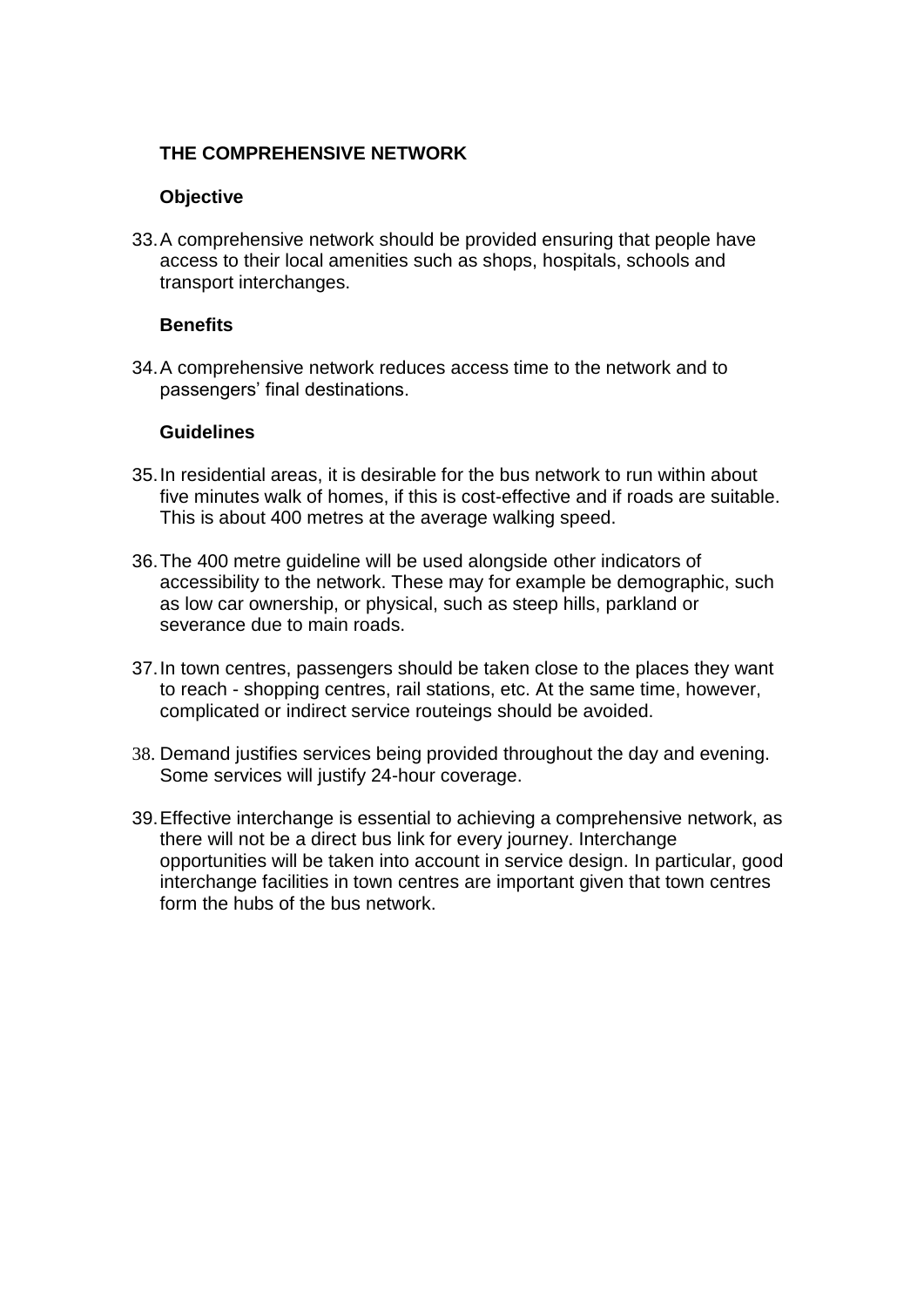# **THE COST-EFFECTIVE NETWORK**

# **Objective**

- 40.The aim is to provide the best value to passengers from the resources which fares revenue and subsidy can purchase. This will be done by appropriate resource allocation.
- 41.Demand for travel changes over time, for example as houses are built, shopping patterns change, or people change their mode of travel. There is a constant check that resources are being allocated to the service pattern that bests reflect overall travel needs and the amount of money available at any given time. This maintains the sustainability of the network.
- 42.Proposed changes are analysed to estimate the benefits (or disbenefits) to passengers in terms of waiting and travel times. This will take into account knowledge of the way demand varies, in time and in location. These benefits are then set against the cost of provision, in a social benefit and cost framework. The aim is to secure the best overall value.

## **Criteria**

- 43.Proposals that increase benefits for passengers and reduce costs will be recommended. Those that reduce benefits for passengers and increase costs will not. Costs will be calculated net of changes in fares income.
- 44.Some proposals increase benefits but also increase net costs. They will be tested by calculating the ratio of benefits to net costs. A threshold is set for this ratio – proposals which do not attain the threshold would not normally be taken any further. Those which reach the threshold can be considered for introduction if funding is available.
- 45.Other proposals will reduce benefit, but also produce a net saving for spending elsewhere. These will be tested by comparing the ratio of disbenefits to net savings with the current threshold.
- 46.The current threshold for spending proposals is 2.0 to 1. This means that each extra £1 of net spending should produce benefits worth at least £2. For example, a scheme to increase frequency on a route may cost £1m per year. The threshold might be reached if there were: extra travel generating £400,000 of revenue and benefits to passengers worth £1.2m. The net cost of this scheme is £600,000 per year and the benefit to net cost ratio is 2.0 to 1.